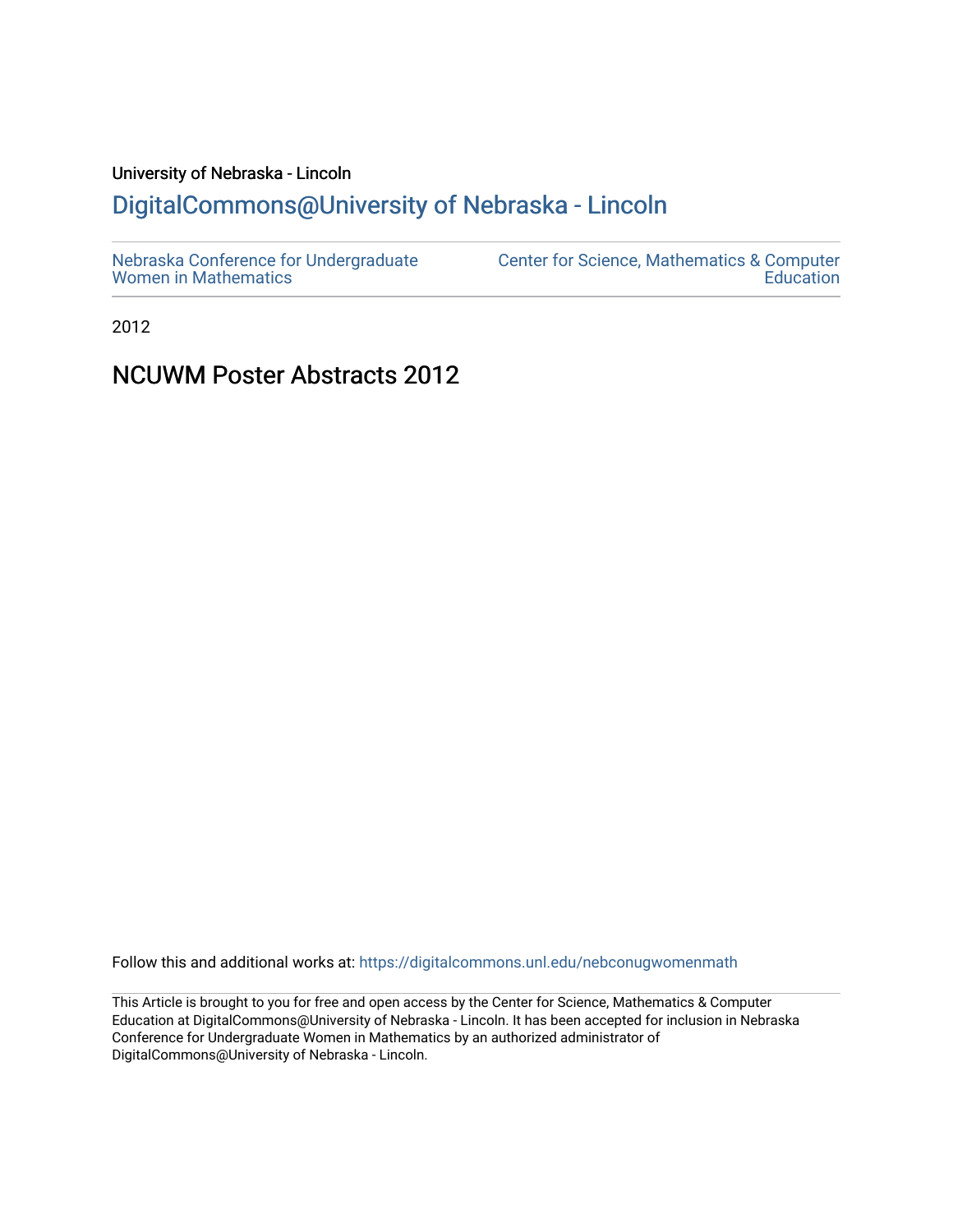The Fourteenth Annual Nebraska Conference for Undergraduate Women in Mathematics

January 27 - January 29, 2012

# POSTER ABSTRACTS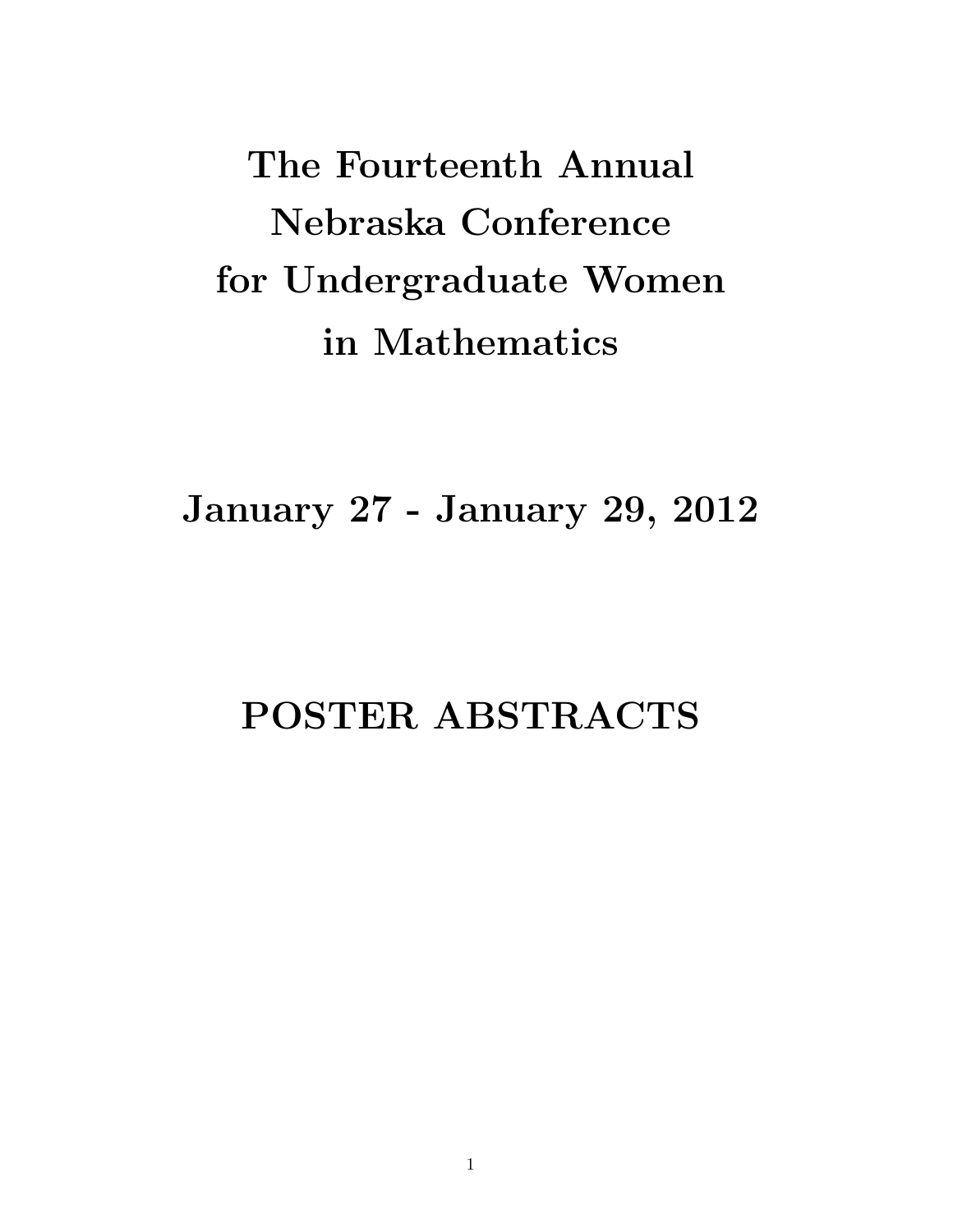#### Posters by Undergraduate Students

#### Cassandra Ahrens, St. Cloud State University Karri Miller, St. Cloud State University Undergraduate Learning Assistants

An Undergraduate Learning Assistant (ULA) is an undergraduate student serving as a teaching assistant for undergraduate courses. This presentation will focus on the experiences of ULA's for mathematics and statistics courses, highlighting the impact on student learning.

#### Allison Beemer, Whitman College Minimizing the Entropy of  $\mathbb{Z}^2$  Actions on Toral Automorphisms

Considering a matrix A in  $SL(3, \mathbb{Z})$  that corresponds to an automorphism of the torus  $\mathbb{T}^3$  and has distinct eigenvalues and a characteristic polynomial that is irreducible over  $\mathbb{Q}$ , and a matrix B which is chosen from a carefully constructed subset of the centralizer of A, this project seeks to minimize the entropy of the  $\mathbb{Z}^2$ action  $A^nB^m$  where  $n, m \in \mathbb{Z}$ . Entropy will be measured using the sum of the positive Lyapunov exponents associated with  $A^n B^m$ . For each  $A^n B^m$ , we can create a hexagon in the  $n-m$  plane using the three Lyapunov exponents of the matrix. The area of this hexagon is inversely proportional to the entropy of the action. By looking at the area of the hexagon, and the case in which we fix  $A$  and let  $B$  range, we find that there exists a B that minimizes the entropy of the action.

#### Kileen Berry, Berry College The Degree/Diameter Problem

A look at an open problem in graph theory called the Degree/Diameter Problem. The Problem is looking for the largest graph that satisfies given degree and diameter pairs. We will look specifically at the variation of the problem looking at only planar and regular graphs. The goal is to decrease the bounds of the 3-regular planar graphs of diameter 4.

#### Anna Broido, Boston College Kathryn Link, Bryn Mawr College A Comparison of Computational Efciencies of Stochastic Algorithms

In this paper, we investigate three particular algorithms: a stochastic simulation algorithm (SSA), and explicit and implicit tau-leaping algorithms. To compare these methods, we used them to analyze two infection models: a Vancomycin-resistant enterococcus (VRE) infection model at the population level, and a Human Immunodeciency Virus (HIV) within host infection model. While the rst has a low species count and few transitions, the second is more complex with a comparable number of species involved. The relative efciency of each algorithm is determined based on computational time and degree of precision required. The numerical results suggest that all three algorithms have the similar computational efciency for the simpler VRE model, and the SSA is the best choice due to its simplicity and accuracy. In addition, we have found that with the larger and more complex HIV model, implementation and modication of tau-Leaping methods are preferred.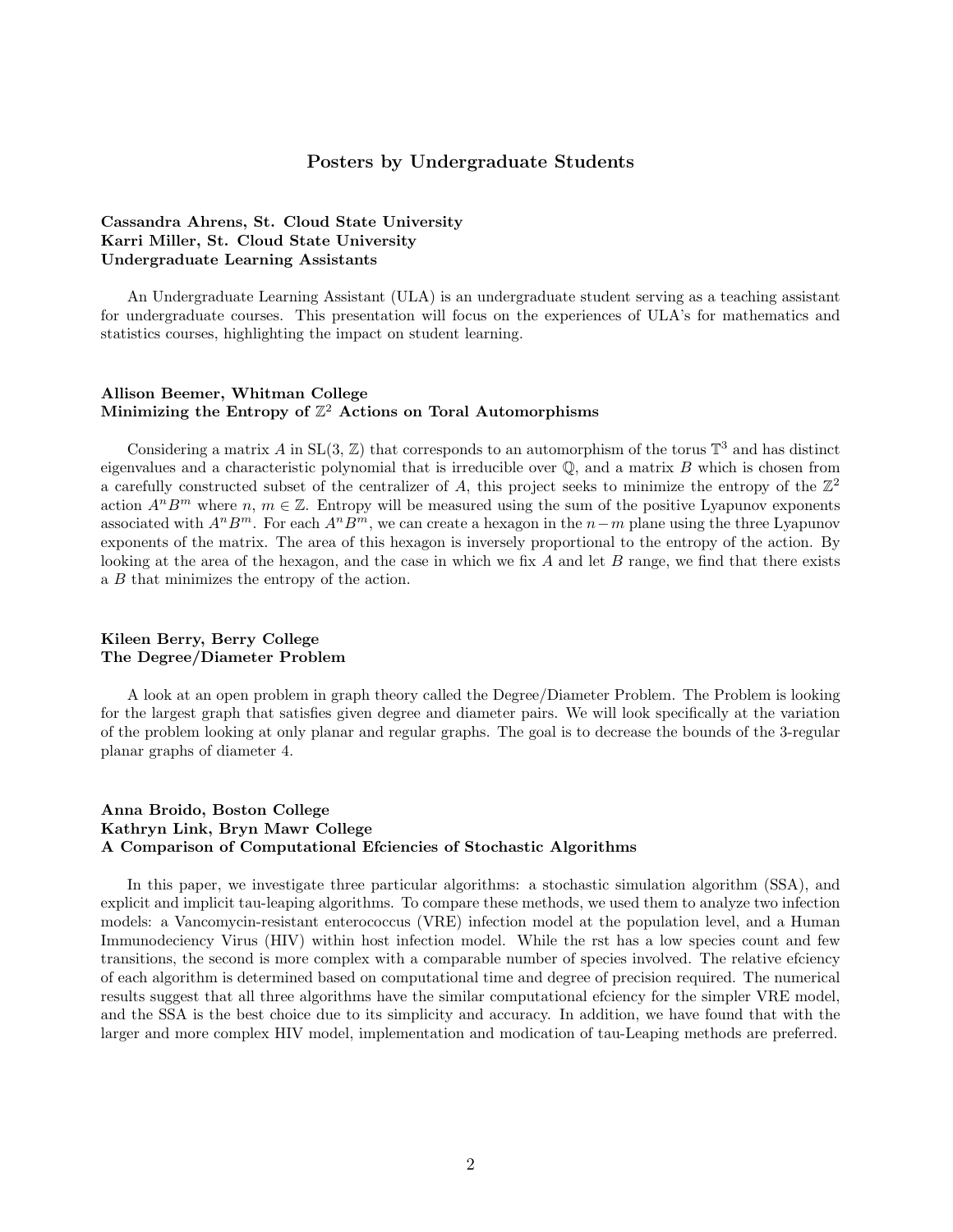#### Shannon Bryce, Kennesaw State University Adaptive Interpolation of Hyperbolic Functions by Linear Splines in L2-error: Local Estimate

Splines are piecewise polynomial functions. Due to their simplicity, approximation by various types of splines is one of the standard procedures in many applications (computer-aided geometric design, image processing, numerical solutions for partial differential equations etc.). In all these applications, there is a standard distinction between uniform (mesh elements don't vary much) and adaptive (mesh adjusts to the given function) methods of constructing a mesh to build splines. In the uniform case, the domain of interest is decomposed into a partition where elements do not vary much. However, clearly more accurate adaptive methods are highly nonlinear and no polynomial time algorithm exists to provide an optimal approximant for each given function. Therefore, the next natural question would be to construct asymptotically optimal sequences of partitions (that are triangulations when we use linear splines) and interpolating splines on them. To that end we first need to find a triangle that is locally (for some small region) optimal. In this poster we shall discuss how to find the optimal shape of the mesh element triangle in the case of approximating the bivariate functions with negative curvature by interpolating linear splines, and the approximation error on it.

#### Teagan Bryce, Kennesaw State University Adaptive Interpolation of Hyperbolic Functions by Linear Splines in L2-error: Global Estimate

This continues the "Adaptive Interpolation of Hyperbolic Functions by Linear Splines in L2-error: Local Estimate" poster by Shannon Bryce. Once we have found the local L2-error of approximating the bivariate functions with negative curvature by interpolating linear splines, we will put it together to obtain the global estimate for the optimal error. We shall discuss a sketch of an algorithm to construct asymptotically optimal sequences of triangulations and will present the asymptotics of the optimal error.

#### Amanda Coons, Clarkson University Communicating with Chaos

Chaotic systems are deterministic systems that have unpredictable and complex behaviors. They are characterized by high sensitivity to initial conditions and system parameters. It has been found that, under certain conditions, when two identical chaotic systems are coupled together, their outputs will synchronize even though they start with different initial conditions. Research has been conducted to explore the possibility of using the synchronizability of chaotic systems to transmit secure messages. This research uses the Lorenz system to explore possible ways of transmitting a message more accurately through multiple systems.

#### Emma Cutler, Bowdoin College Climate Modeling: Interactions between Temperature and Carbon Dioxice

From ice core data, it is known that over the past 400,000 years, annual average surface temperatures around Antarctica have oscillated between -8oC and 4oC with a period of approximately 100,000 years and that atmospheric CO2 concentrations are correlated with these temperature changes. Although many factors influence climate, simple models can give insight into how these factors interact. The model introduced by Budyko (Tellus, 1969) is a simple climate model, but it does not allow atmospheric CO2 concentrations to change. Over long time scales, the concentration of CO2 in the atmosphere is controlled by constant outgassing of CO2 from volcanic activity and the removal of CO2 by the weathering of silicate rocks at a variable rate. I developed a simple weathering rate law that would provide a reasonable approximation for the weathering rate throughout geologic time in climates different from that of the present Earth, so as to explore the interactions between CO2 and temperature.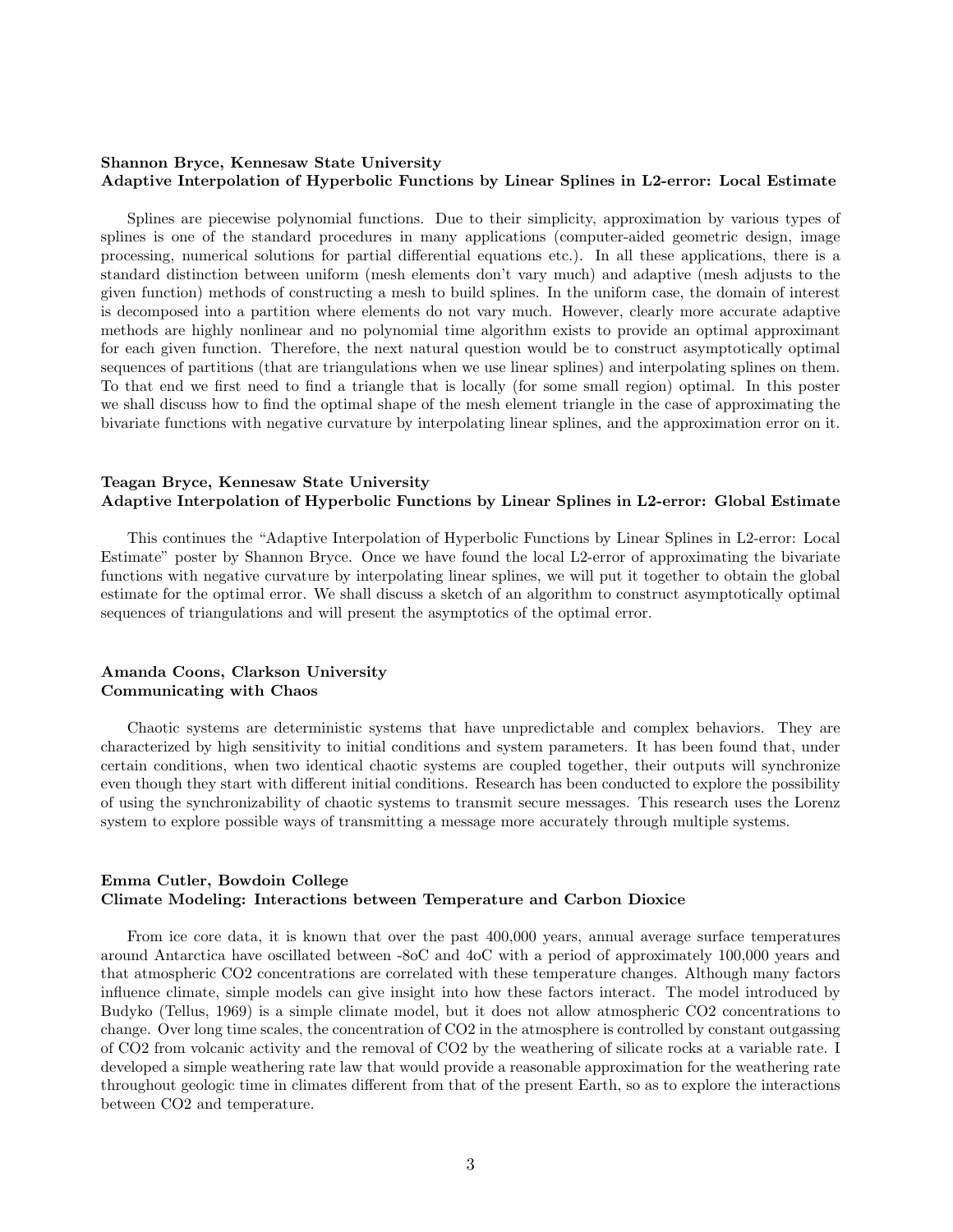#### Tetyana Dewland, University of Mississippi Phase Plane Diagrams of Difference Equations

In this project we analyze the phase plane diagrams of a two dimensional system of first order homogeneous difference equations with constant coefficients. We determine that the geometrical properties of the phase portrait are closely related to the algebraic characteristics of eigenvalues of the coefficient matrix of the system.

#### Jennifer Dumdie, University of South Dakota Mathematical Model of Endometriosis

Endometriosis is an inflammatory gynecological condition found in women of reproductive age, with the prevalence of pelvic endometriosis approaching 6-10% of the female population. It is characterized by the presence of endometrial tissue, the inner lining of the uterus, outside of the uterus, and implantation in the peritoneal cavity can lead to pain, irregular bleeding, and infertility. Although the histologic origin of endometriosis remains obscure, the prevailing hypothesis of retrograde menstruation states that a backflow of menstrual fragments implant, generating lesions. In patients with endometriosis, normal physiological processes such as the inflammatory response, apoptosis, angiogenesis, migration, and invasion are altered in favor of endometrial cell survival. Estrogen, which is found monthly at high concentrations, exacerbates the progression of endometrial lesions. A mathematical model will be developed to understand and analyze the dynamics of some of the quantifiable elements of this disease.

#### Lindsay Edwards, Washburn University Planar tilings on which we play the Game of Life

"The Game of Life" takes place on a grid of cells where any single cell can be "on" or "off" according to certain rules. If, between any two stages, a cell is on and stays on, it is said to have "survived". If a cell is off in one stage and on in the consecutive stage, it is said to have been "born". If a cell was on in one stage but has been turned off in the next stage, it is said to have "died". My exploration changes the shape of the cells from game to game, and the space in which these shapes lay is called the 'background'. The rules that are made for a particular game govern birth, death, and survival, and my challenge is to create extreme rules to see how fast a game will die out or grow over several different backgrounds to compare how the backgrounds affect the death or growth in the game. For my project the possible backgrounds have been narrowed down to the 3 regular and the 6 semi-regular planar tilings, and I have created some over-arching rules for the configuration of the "start stage" of each background, as well as standard rules to guide birth, death and survival.

#### Brooke Fox, Northern Arizona University Higher Dimensional Perfect Bricks

A numerical semigroup is a subset of the positive integers that contains zero, is closed under addition, and has a finite complement. They are useful for exploring certain problems in commutative algebra. A subset of numerical semigroups that have special properties are called perfect bricks. I will be discussing recent developments in the study of perfect bricks with dimension higher than  $2 \times 2$ .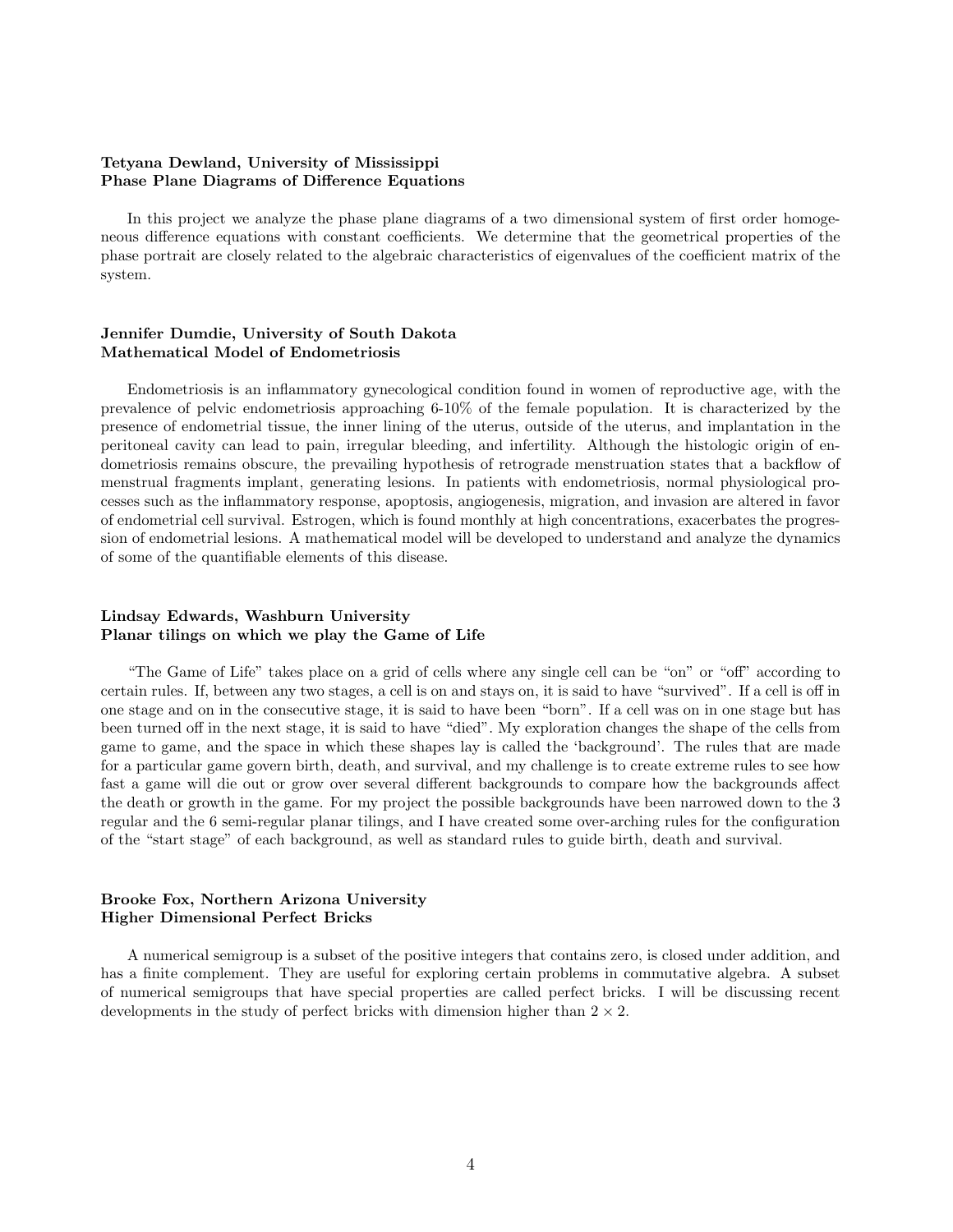#### Angelica Gonzalez, Whittier College An Infinite Family of Vertex Transitive Directed Strongly Regular Graphs

Directed strongly regular graphs were first studied by A. Duval in 1988 as generalized objects of strongly regular graphs. Directed strongly regular graphs are obtained from various combinatorial objects, including Cayley graphs, block designs, Hadamard matrices, finite geometries (projective and affine geometries), and partial geometries. There are number of infinite families of directed strongly regular graphs that are constructed on the flags or anti-flags of certain finite incidence structures. These directed strongly regular graphs satisfy certain parameter conditions. We show that the necessary conditions for a finite incidence structure to give rise to a directed strongly regular graph with certain parameter sets are indeed sufficient. We also show that the directed strongly regular graphs that obtained from the flags of certain difference sets and Hadamard designs, have vertex-transitive automorphism groups.

#### Alessandra Graf, Northern Arizona University A Comparative Survey of Graceful and Harmonious Labelings

In 1967, Rosa introduced a type of graph labeling, now known as a graceful labeling, which involves labeling all vertices and edges in a  $q$ -edge graph such that (a) each vertex is assigned a distinct integer from the set  $\{0, ..., q\}$  and (b) edge labels must be distinct and equal to the absolute value of the difference of the two vertices they connect. 13 years later, Graham and Sloane introduced a variation of graceful labeling, known as harmonious labeling, which involves labeling all vertices and edges in a  $q$ -edge graph such that (a) each vertex is assigned a distinct integer from the set  $\{0, ..., q-1\}$  and (b) edge labels must be distinct and equal to the congruence class mod q of the sum of the two vertices they connect. This presentation will compare these two forms of graph labelings as well as provide examples of common graphs that have graceful labelings and harmonious labelings. No prior knowledge of graph theory is needed.

#### Lynette Guzman, University of Arizona Optimizing Algorithm for Reliability Assessment of Radial Lifeline Systems

A prominent reason for finding efficient methods to quantify reliability of radial lifeline systems may be attributed to the susceptibility of the system to large scale failure when a single line segment in the system fails. Proposed methods include Monte Carlo simulation techniques and probabilistic recursive algorithms, which are traditionally limited in their computational efficiency, accuracy, and full analysis of the general case radial lifeline system. This study proposes an algorithm for calculating the complete probability distribution of customer service availability (CSA) for the general case for radial lifeline systems, and explores the sensitivity of components to large scale failure.

#### Katie Heaps, Duquesne University Variational Image Denoising and Decomposition Using Duality

Minimizing the total variation of an image coupled with an appropriate fidelity term has been used in the image processing community for decades as a way to denoise images while preserving important information such as edges and smooth regions. Unfortunately, it also results in staircasing, replacing smooth transitions in color with disconnected flat regions. In this talk, we examine several methods based on the total variation functional for reducing staircasing, including one that uses edge detection to control smoothing and a scheme that minimizes second differences (instead of first) to better preserve ramps. These functionals can be minimized using the dual problem, which allows for a more accurate solution. We will also look at how these methods can be extended to decompose images into their cartoon and texture components. We will observe the effects of these algorithms on a variety of images.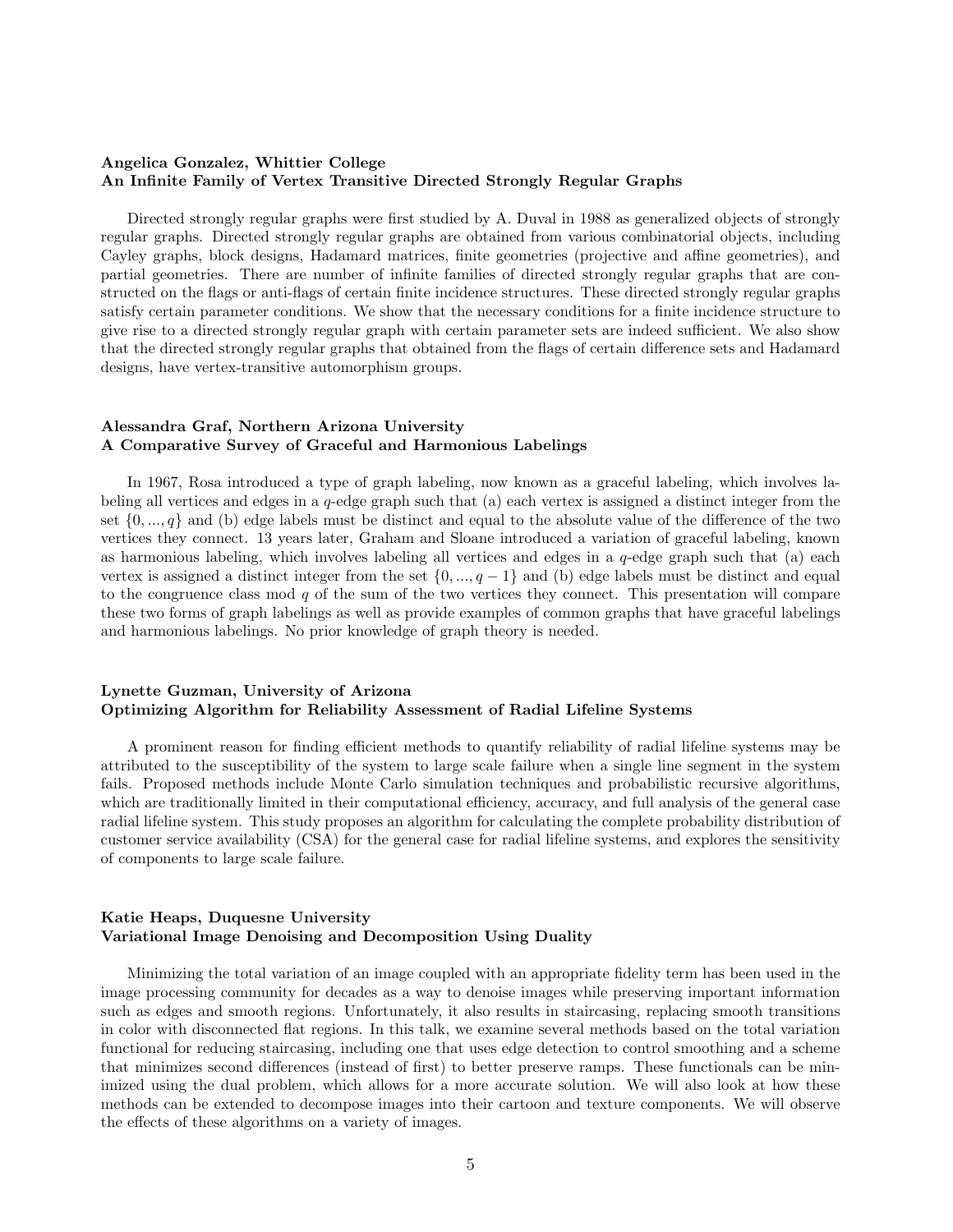#### Shelby Heinecke, MIT Sarah Rasco, SUNY Potsdam Hypercyclic Operators in Hilbert Space

Consider the space of convergent infinite-dimensional sequences. This is the Hilbert space known as  $l^2$ . We call a bounded linear operator whose orbit is dense in  $l^2$  a hypercyclic operator. Operators whose orbits are dense in a subspace of  $l^2$  are known as subspace-hypercyclic operators. In our research, we explore theorems of hypercyclic operators including Rolewicz's theorem, Salas's theorem, Can Le's criterion, among many other fundamental theorems. In our poster, we present our own conjectures and insights to expand on these theorems. We also present a subspace analogue to Salass theorem for hypercyclic operators.

#### Kayla Henneman, University of South Dakota Spread of Influenza and Secondary Infection through a Population

Influenza is the infection associated with the highest mortality in the developed world. This is due to the ever-changing nature of influenza and its annual epidemics. In addition to localized epidemics, influenza has a history of causing worldwide pandemics such as the Spanish flu of 1918, the Asian flu of 1957, and recently the H1N1 pandemic of 2009. During these pandemics, death rates soar. However, healthcare providers, medical experts, and published data from previous pandemics suggest that most of these deaths are caused by a secondary bacterial infection. Many studies have focused solely on the spread of influenza and the result has been an increase in prevention and control of the disease. By studying the spread of influenza and a secondary infection through a system of differential equations, we will gain a better understanding of the disease dynamics which will then lead to increased protection from these diseases.

#### Jennifer Herdan, Winona State University Pattern Avoidance and Sorting Algorithms

This poster consists of recent work done in the area of permutation patterns. One direction is in the area of pattern avoidance over set partitions, particularly 123-avoiding set partitions. We will discuss a method for counting these partitions, particularly for the 3-partition problem. Another area of research is comprised of sorting random permutations with different sorting mechanisms. One of the sorting mechanisms studied was homing, which involves selecting an element and sorting it to its "home". Our results include homing in n-dimensions, and homing on multiset permutations, specifically 2-1 permutations.

#### Sasha Indarte, Macalester College Estimating Survival Functions for Symmetric Distributions Under Peakedness Order Constraints

The problem of estimating distribution functions  $F$  and  $G$  when  $F$  is more peaked than  $G$  and  $F$  and  $G$  are symmetric about 0 is addressed by Rojo and Batun-Cutz (2009). These estimators correct for violations in the peakedness order of the empirical distribution functions,  $F_n$  and  $G_m$ . When applying this estimation process to survival functions, the partial censoring of  $F$  and  $G$  creates greater inaccuracy in these estimators. By using the Kaplan-Meier estimator in place of the empirical distribution functions in the estimators proposed by Rojo and Batun-Cutz (2009), the impact of changing the weights in their benchmark function can then be investigated. Here, two new benchmark functions are proposed for use in their estimators. Through Monte Carlo simulations, the estimators built from the new benchmark functions are compared in terms of mean squared error and bias with the original estimators proposed by Rojo and Batun-Cutz (2009).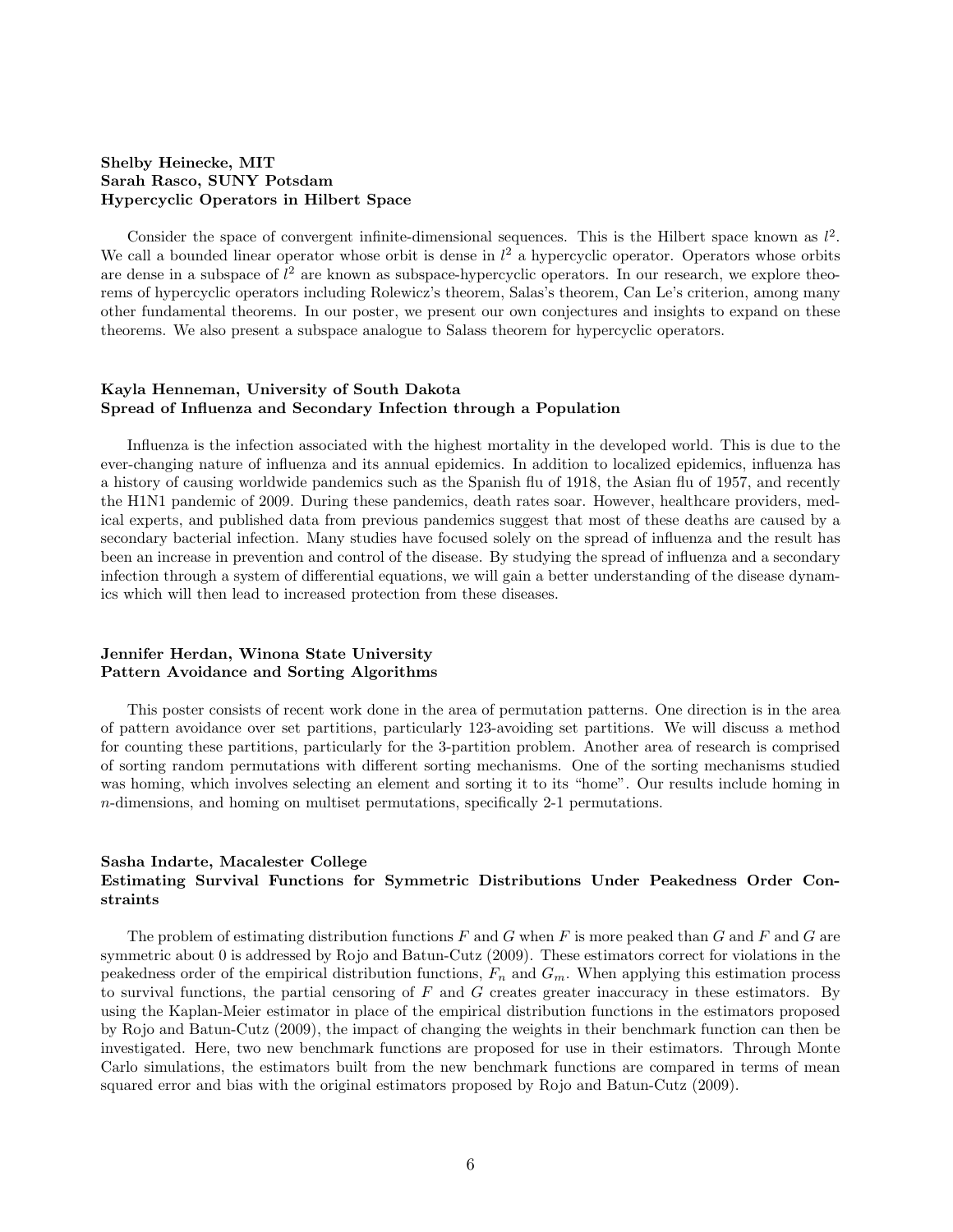#### Lara Ismert, Pittsburg State University Rusty Compass Constructions

Since antiquity mathematicians have developed methods of constructing numbers with only a compass and straightedge. After establishing what numbers are constructible and which are not constructible, a question of further restriction presents itself: What if the compass is rusted to one constant opening? The methods used to construct numbers with a regular compass must be adapted to the new and more difficult restriction of rusty compass constructions. We will show that numbers constructible with a regular compass are also constructible with a rusty compass, but the latter constructions often require more roundabout techniques.

#### Esther Jackson, George Mason University Modern Portfolio Theory: Assumptions, Accuracy, and Analysis

Modern Portfolio Theory attempts to maximize portfolio expected return for a given amount of portfolio risk, or equivalently minimize risk for a given level of expected return. Though commonly known throughout the financial industry, the theory is ill-suited to real market behavior. We examine the underlying assumptions and introduce alternative measures, including nonlinear approaches from manifold learning theory.

#### Kiley Johnson, Seattle Pacific University Molly Stubblefield, Western Oregon University Signature Recognition Using Wavelets and Other Methods

Is it possible to create a machine that will determine if a signature is genuine or forged? The goal of this project is to answer this question in a more modest form, i.e. given a set of a person's signatures, of which only one is genuine, can we develop an algorithm to pick out the genuine one? In order to solve this problem, we must try to quantify the differences between the genuine and forged signatures using mathematics. We employ the use of Haar wavelet decomposition, discrete Fourier transform, and several other methods.

#### Sabine Kassis, Mount Mercy University Brittany Shanklin , Mount Mercy University Modeling Print and Electronic Textbook Sales

Change is in the air. This can be seen clearly in the medium that textbooks are being sold. Our goal was to create a projection that would realistically model print and electronic textbook sales for the next decade. After being presented with this problem at the 2011 Iowa Math Modeling Competition (IMMC), we have built on our solution from the math contest, and improved and expanded the model.

#### Ellen Kim, Seattle Pacific University Comparison of Graph Visualization Tools

Node link diagrams are used very often to represent connections and relationships between entities for analysis. Graphs are commonly used for social network analysis, pattern recognition, data mining, optimization, and can be applicable to many different areas of study. In the development of graph visualization tools certain features have proven to be universally important and vital for analysis. Some features include importing data, layouts/visual components, metrics, and publishing. A high focus is placed on graph layouts addressing the question of how to handle large graphs. Proposed solutions such as simulated annealing processes as well as unique algorithms within existing programs are explored. Through evaluation and comparison of tools a more clear direction for the development of future graph visualization tools can be proposed.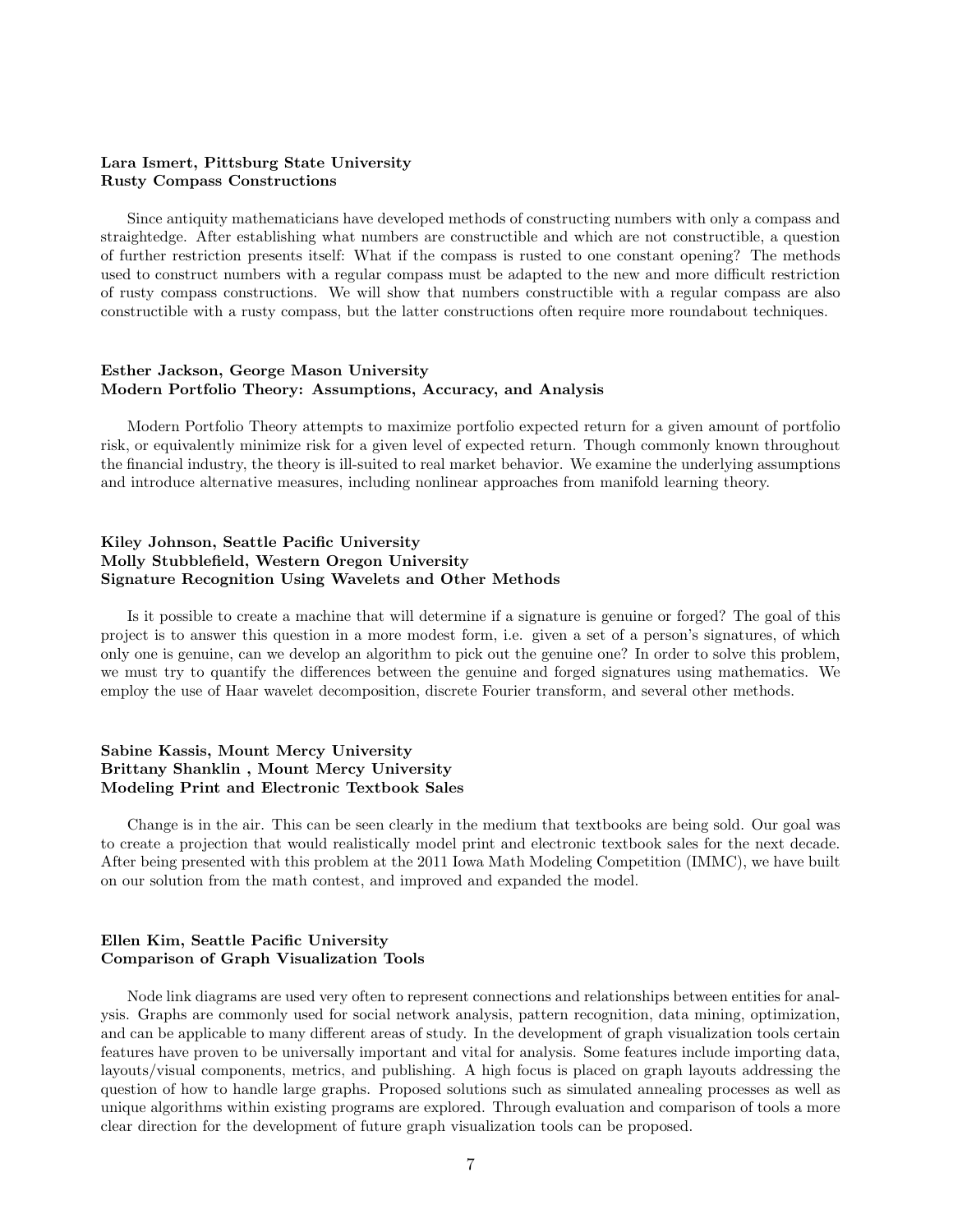#### Rebecca Lelko, Texas Tech University A new algorithm for surface construction

In this project, we obtain new families of solutions to the Lax-Bonnet system of partial differential equations. We use techniques from the theory of ordinary differential equations and the theory of classical mechanics. Using these solutions, one can obtain new families of surfaces with orthogonal parametrization as solutions to the Gauss-Codazzi equations. An interesting side result is that the Lax-Bonnet equation is a generalization of the celebrated Euler's equations of rigid body mechanics.

#### Xiaowei Li, Saint Mary's College of California Rachel Phillips, Saint Mary's College of California Minimum Vector Rank and Complement Critical Graphs

The minimum rank problem is to nd the smallest rank of a collection of matrices which are related to a given graph  $G$ . We discuss this problem in the context of minimum vector rank for different classes of simple graphs. In particular, the focus is on certain complement critical graphs and the shared structural features of these graphs. The structural similarities allow for determination of the complement criticality and minimum vector rank of a given graph.

Kathryn Link, Bryn Mawr College see Anna Broido

#### Joylyn Loveridge, Utah Valley University Mary Petersen, Utah Valley University Victoria Trevino, Utah Valley University Math Projects that Spark the Interest of High School Girls

We have been participating in Math Girls Rock!, a year-long math engagement program aimed toward female undergraduate UVU math/math education majors, and junior and senior high school girls from the surrounding area. As project assistants of this project, we researched topics in graph theory, geometric probability, and fractal theory. These topics are not generally taught in high school or in our undergraduate courses thus far. Through our research we helped develop meaningful, fun, and engaging math activities and projects. Then we worked with the high school girls on these projects that helped them learn some of the interesting mathematical concepts. In this presentation we will discuss the three projects, talk about our research findings. In addition, we will explain how we mentored the high school girls through the projects: three-edge colored Buckyballs (dodecahedrons), Buffon's needle problem (geometric probability), and fractal curves (with paper folding).

#### Sara Melvin, The University of Texas at Tyler Stick and Edge Numbers of Composite Lattice Knots

In this presentation the authors explore properties of the stick and edge numbers of knots in the simple hexagonal, face centered cubic, and two variations of the body centered cubic lattices. In each lattice the stick and edge numbers are shown to be subadditive with respect to composition. Additionally, upper bounds for the composition of  $n$  trefoils are given for each lattice.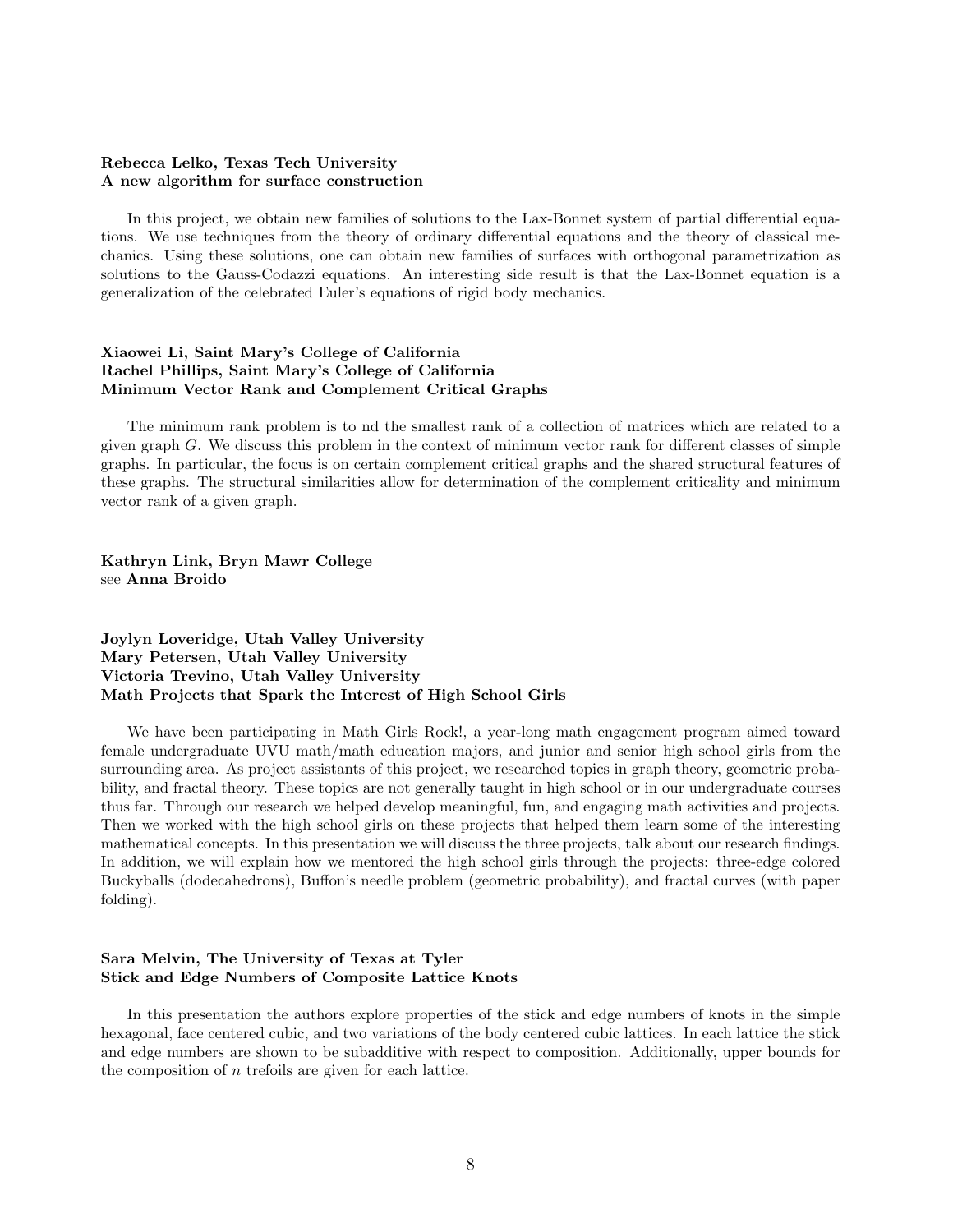Karri Miller, St. Cloud State University see Cassandra Ahrens

#### Rebecca Miller, University of Central Oklahoma To Be Woman or Not To Be: "The Struggles of Women Mathematicians and How It Has Impacted Mathematics"

Women. Our society/civilization would not exist without them. So why does society make the doors of math so heavy for women to open, let alone cross the threshold? What struggles have different women gone through to enter these great doors? What impact have their struggles had on the mathematical community? Often we do not realize others' adversities until we run into the conflict ourselves or are made aware of the conflict. In this poster, we have research that will not only bring awareness and knowledge of these struggles and their causes to current and future mathematicians, but also show the importance of closing this gender gap by uncovering the impact this gap has had on the mathematical community. In the words of Sofia Kovalevsky, the greatest female mathematician of the 19th century, ". . . is it really possible not to stretch out one's hand, is it possible to refuse to help someone who is seeking knowledge and cannot help herself reach its source?. . . I consider it is my duty to destroy whatever obstacles I can in the paths of others."

#### Kelly Montgomery, Michigan State University Cantor Set vs. Tent Map

The research involves relating two ideas in mathematics: The Cantor Set, which was coined by Georg Ludwig Phillip Cantor in 1883 to the dynamics of the Tent Map. Iterations of the tent map will produce a set that correspond to the removed intervals of the Cantor Set. In this work, we consider the connection between generalized tent maps and the corresponding Cantor Sets that arise through functional iterations. We will also examine the fractal dimensions of the fractal structures and compare them to the fractal dimension of the original Cantor set. Similarities and differences between these sets as well as applications will be explored.

Mary Petersen, Utah Valley University see Joylyn Loveridge

Rachel Phillips, Saint Mary's College of California see Xiaowei Li

#### Elise Prete, Furman University Clarisse Quandt, Furman University Disconnected Gamma Graphs

As introduced in the paper by Fricke, et al., given a graph  $G = (V, E)$ , the  $\gamma$ -graph  $G(\gamma) = V(\gamma)$ ,  $E(\gamma)$  is the graph whose vertex set corresponds in a one to one relationship with the  $\gamma$ -sets, or minimum cardinality dominating sets, of G. Two  $\gamma$ -sets, say  $S_1$  and  $S_2$ , are adjacent in the gamma graph if there exists a vertex  $v \in S_1$  and a vertex  $w \in S_2$  such that v is adjacent to w in G and  $S_1 = S_2 - \{w\} \cup \{v\}$ , or equivalently,  $S_2 = S_1 - \{v\} \cup \{w\}$ . In this poster presentation, the connectivity of  $G(\gamma)$  will be explored. It will be shown that if G contains certain structures,  $G(\gamma)$  will be disconnected. The conjecture that all disconnected  $\gamma$  graphs might contain a certain set of structures will be considered.